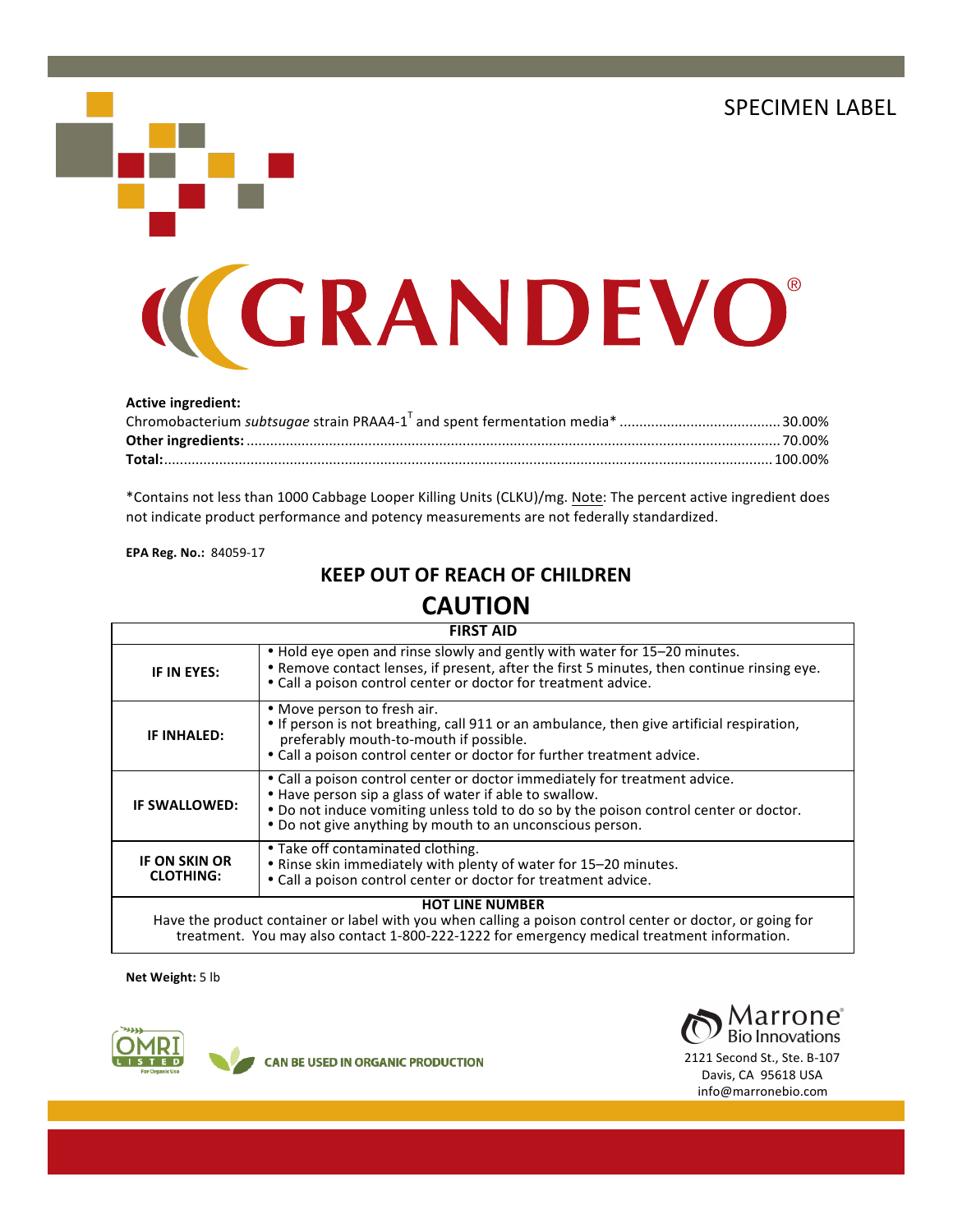#### **PRECAUTIONARY STATEMENTS**

## **HAZARDS TO HUMANS AND DOMESTIC ANIMALS**

CAUTION: Causes moderate eye irritation. Avoid contact with eyes or clothing. Wear goggles or safety glasses. Wash thoroughly with soap and water after handling and before eating, drinking, chewing gum, using tobacco or using the toilet. Remove and wash contaminated clothing before use.

## **PERSONAL PROTECTIVE EQUIPMENT (PPE)**

Applicators and other handlers must wear:

- long-sleeved shirt and long pants
- waterproof gloves
- shoes plus socks
- protective eyewear

Mixer/loaders and applicators must wear a dust/mist filtering respirator meeting NIOSH standards of at least N-95, R-95, or P-95. Repeated exposure to high concentrations of microbial proteins can cause allergic sensitization. Follow the manufacturer's instructions for cleaning/maintaining PPE. If no such instructions for washables are available, use detergent and hot water. Keep and wash PPE separately from other laundry.

**ENGINEERING CONTROLS:** When handlers use closed systems, enclosed cabs or aircraft in a manner that meets the requirements listed in the Worker Protection Standard (WPS) for agricultural pesticides [40 CFR 170.240(d)(4–6)], the handler PPE requirements may be reduced or modified as specified in the WPS.

**IMPORTANT:** When reduced PPE is worn because a closed system is being used, handlers must be provided all PPE specified above for "applicators and other handlers" and have such PPE immediately available for use in an emergency, such as a spill or equipment breakdown.

#### Users should:

## **USER SAFETY RECOMMENDATIONS**

- Remove clothing/PPE immediately if pesticide gets inside. Then wash thoroughly and put on clean clothing.
- Users should remove PPE immediately after handing this product. Wash the outside of gloves before removing. As soon as possible, wash thoroughly and change into clean clothing.

## **ENVIRONMENTAL HAZARDS**

This product is toxic to aquatic invertebrates. Drift and runoff may be hazardous to aquatic organisms in water adjacent to treated areas.

This product is toxic to certain non-target terrestrial arthropods. Minimize spray drift away from target area to reduce effects to non-target insects.

For terrestrial uses: Do not apply directly to water, or to areas where surface water is present or to intertidal areas below the mean high water mark. Do not contaminate water when disposing of equipment washwater or rinsate.

#### **DIRECTIONS FOR USE**

It is a violation of Federal law to use this product in a manner inconsistent with its labeling. For any requirements specific to your State or Tribe, consult the State or Tribal agency responsible for pesticide regulation. Do not apply this product in a way that will contact workers or other persons, either directly or through drift. Only protected handlers may be in the area during application.

#### **AGRICULTURAL USE REQUIREMENTS**

Use this product only in accordance with its labeling and with the Worker Protection Standard, 40 CFR Part 170. This standard contains requirements for the protection of agricultural workers on farms, forests, nurseries and greenhouses and handlers of agricultural pesticides. It contains requirements for training, decontamination, notification and emergency assistance. It also contains specific instructions and exemptions pertaining to the statements on this label about personal protective equipment (PPE) and the restricted-entry interval (REI). The requirements in this box only apply to uses of this product that are covered by the Worker Protection Standard.

Do not enter or allow worker entry into treated areas during the restricted-entry interval (REI) of 4 hours.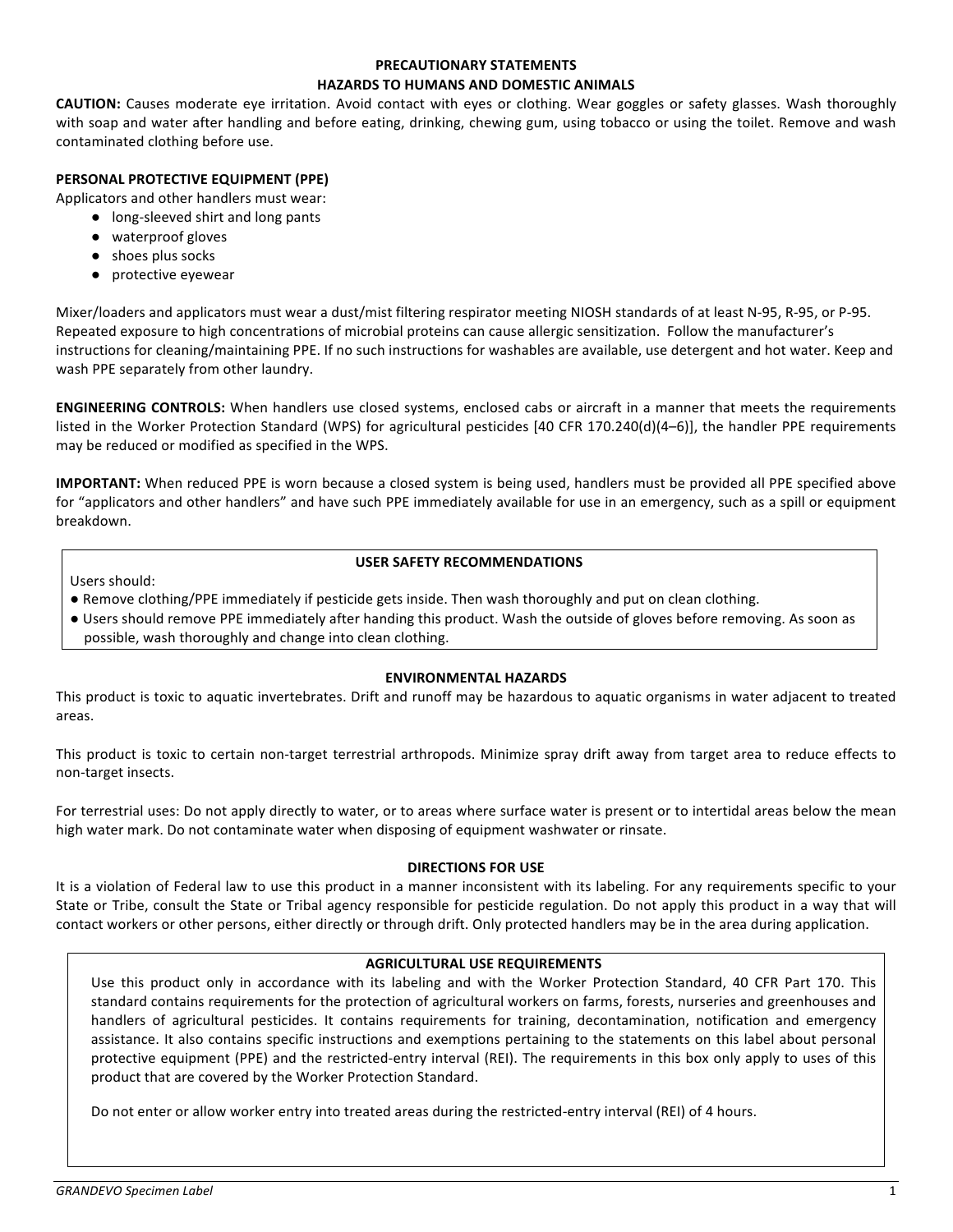PPE required for early entry to treated areas that is permitted under the Worker Protection Standard and that involves contact with anything that has been treated such as plants, soil or water is:

- • Coveralls
- Waterproof gloves
- Shoes plus socks
- Protective eyewear

**EXCEPTION:** If the product is soil incorporated or soil injected, the Worker Protection Standard, under certain circumstances, allows workers to enter the treated area if there will be no contact with anything that has been treated.

## **NON-AGRICULTURAL USE REQUIREMENTS**

The requirements in this box apply to uses of this product that are **not** within the scope of the Worker Protection Standard for agricultural pesticides (40 CFR Part 170). The WPS applies when this product is used to produce agricultural plants on farms, forests, nurseries or greenhouses.

Keep unprotected persons out of treated areas until sprays have dried.

## **PRODUCT INFORMATION**

GRANDEVO<sup>®</sup> is a biological insecticide/miticide containing fermentation solids of *Chromobacterium subtsugae* strain PRAA4-1<sup>T</sup> for use on edible crops against the pests listed in the Directions for Use section. GRANDEVO® functions primarily as a stomach poison for use in the control or suppression of many foliar-feeding pests, including caterpillars, and certain coleopteran. GRANDEVO® has multiple effects, including reducing fecundity and oviposition, deterring feeding and acting as a stomach poison on Homoptera and Hemiptera, such as aphids, psyllids, whiteflies, *Lygus* and mealybugs, and on thrips and phytophagous mites infesting labeled crops or use sites. GRANDEVO<sup>®</sup> must be mixed with water and applied as a foliar spray with ground or aerial equipment equipped for conventional insecticide spraying or by chemigation.

GRANDEVO $<sup>®</sup>$  can be used in the field or greenhouse for the control of any labeled pest.</sup>

## **USE INSTRUCTIONS**

GRANDEVO<sup>®</sup> is a biological insecticide/miticide for use against listed insects and mites. Close scouting and early attention to infestations is highly recommended. For insects and mites, proper timing of application targeting new populations or recently hatched larvae and nymphs is important for optimal results. Applying GRANDEVO® when pest populations are low is recommended.

This product temporarily repels honeybees, for up to 4 to 6 days after spraying. When needed, time applications so that pollination is not disrupted.

For insects and mites, thorough coverage of infested plant parts is necessary for effective control. GRANDEVO® does not have systemic activity. For some crops, directed drop nozzles by ground machine are required.

Under heavy pest populations, apply a knockdown insecticide prior to or in a tank mix with GRANDEVO®, use the higher label rates, shorten the spray interval, and/or increase the spray volume to improve coverage.

Repeat applications at an interval sufficient to maintain control, depending upon plant growth rate, insect and mite activity, and other factors. If attempting to control an insect population with a single application, make the treatment when egg hatch is essentially complete but when larvae or nymphs are young and before economic damage occurs.

To enhance control, consider tank mixing with contact insecticides/miticides. Use the lower label rates of GRANDEVO<sup>®</sup> when populations are low and when tank mixing with other insecticides/miticides. Use the higher rates of GRANDEVO® when applied stand-alone, when populations are high or when egg numbers are high.

For hard-to-wet crops, consider using a spreader/sticker or adjuvant, which has been approved for targeted crop use, to enhance coverage and adhesion of GRANDEVO® to the crop.

GRANDEVO<sup>®</sup> has been evaluated for phytotoxicity on a variety of crops under various normal growing conditions. However, testing all crop varieties, in all mixtures and combinations, is not feasible. Prior to treating entire crop, test a small portion of the crop for sensitivity.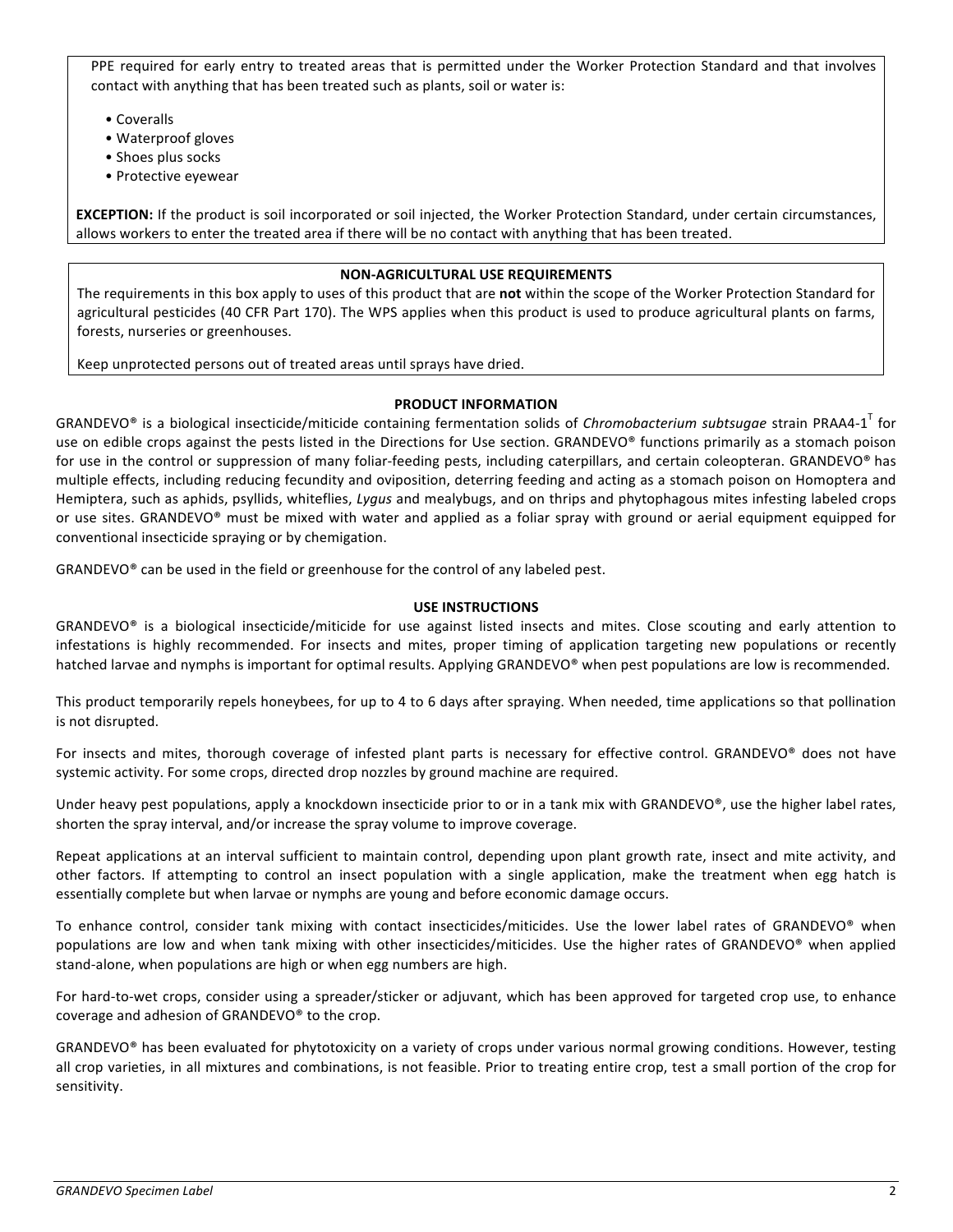#### **GROUND AND AERIAL APPLICATION**

Apply GRANDEVO® in ground and aerial equipment with quantities of water sufficient to provide thorough coverage of infested plant parts. The amount of water needed per acre will depend upon crop development, weather, application equipment, and local experience.

Do not spray when wind speed favors drift beyond the area intended for use.

Avoiding spray drift is the responsibility of the applicator.

## **Mixing directions**

**Important** – Do not add GRANDEVO® to the tank mix before introducing 3/4 of the desired amount of water. Add water to mix tank. Start the mechanical or hydraulic agitation to provide moderate circulation before adding GRANDEVO®. Add the desired volume of GRANDEVO<sup>®</sup> to the mix tank and continue circulation while adding the remainder of the water. Maintain circulation while loading and spraying. Do not mix more GRANDEVO® than can be used in 24 hours. Use a strainer no finer than 50 mesh in conventional spray systems.

## **Spray volume**

For conventional air and ground applications, use at least 10 gallons of total volume per acre in water-based sprays.

## **Tank mixing**

Do not combine GRANDEVO® in the spray tank with other pesticides, surfactants, adjuvants, or fertilizers if there has been no previous experience or use of the combination to show it is physically compatible, effective, and non-injurious under your use conditions. Observe the most restrictive of the labeling limitations and precautions of all products used in mixtures.

To ensure compatibility of tank mix combinations, they must be evaluated prior to use. To determine the physical compatibility of this product with other products, use a jar test. Using a quart jar, add the proportionate amounts of the products to one quart of water with agitation. Add dry formulations first, then flowables, and then emulsifiable concentrates last. After thoroughly mixing, let this mixture stand for 5 minutes. If the combination remains mixed or can be readily remixed, it is physically compatible. Once compatibility has been proven, use the same procedure for adding required ingredients to the spray tank.

## **AERIAL DRIFT REDUCTION INFORMATION**

**GENERAL:** Avoiding spray drift at the application site is the responsibility of the applicator. The interaction of many equipment and weather-related factors determine the potential for spray drift. The applicator and the grower are responsible for considering all these factors when making decisions. Where states have more stringent regulations, they should be observed.

Do not apply directly to aquatic habitats (such as, but not limited to, lakes, reservoirs, rivers, streams, marshes, ponds, estuaries, and commercial fish ponds).

**INFORMATION ON DROPLET SIZE:** Use only medium or coarser spray nozzles according to ASAE (S572) definition for standard nozzles. In conditions of low humidity and high temperatures, applicators should use a coarser droplet size. The most effective way to reduce drift potential is to apply large droplets. The best drift management strategy is to apply the largest droplets that will provide sufficient coverage and control. Applying larger droplets reduces drift potential, but will not prevent drift if applications are made improperly, or under unfavorable environmental conditions (see Wind, Temperature and Humidity, and Temperature Inversions).

**CONTROLLING DROPLET SIZE:** Volume – Use high flow rate nozzles to apply the highest practical spray volume. Nozzles with higher rated flows produce larger droplets. Pressure – Do not exceed the nozzle manufacturer's specified pressures. For many nozzle types, lower pressure produces larger droplets. When high flow rates are needed, use higher flow rate nozzles instead of increasing pressure. Number of Nozzles – Use the minimum number of nozzles that provide uniform coverage. Nozzle Orientation – Orienting nozzles so that the spray is released parallel to the airstream produces larger droplets than other orientations and is the recommended practice. Significant deflection from horizontal will reduce droplet size and increase drift potential. Nozzle Type – Use a nozzle type that is designed for the intended application. With most nozzle types, narrower spray angles produce larger droplets. Consider using low-drift nozzles. Solid stream nozzles oriented straight back produce the largest droplets and the lowest drift.

**BOOM WIDTH:** For aerial applications, the boom width must not exceed 75% of the wingspan or 90% of the rotary blade.

**APPLICATION HEIGHT:** Do not make applications at a height greater than 10 feet above the top of the largest plants unless a greater height is required for aircraft safety. Making applications at the lowest height that is safe reduces exposure of droplets to evaporation and wind. If application includes a no-spray zone, do not release spray at a height greater than 10 feet above the ground or crop canopy.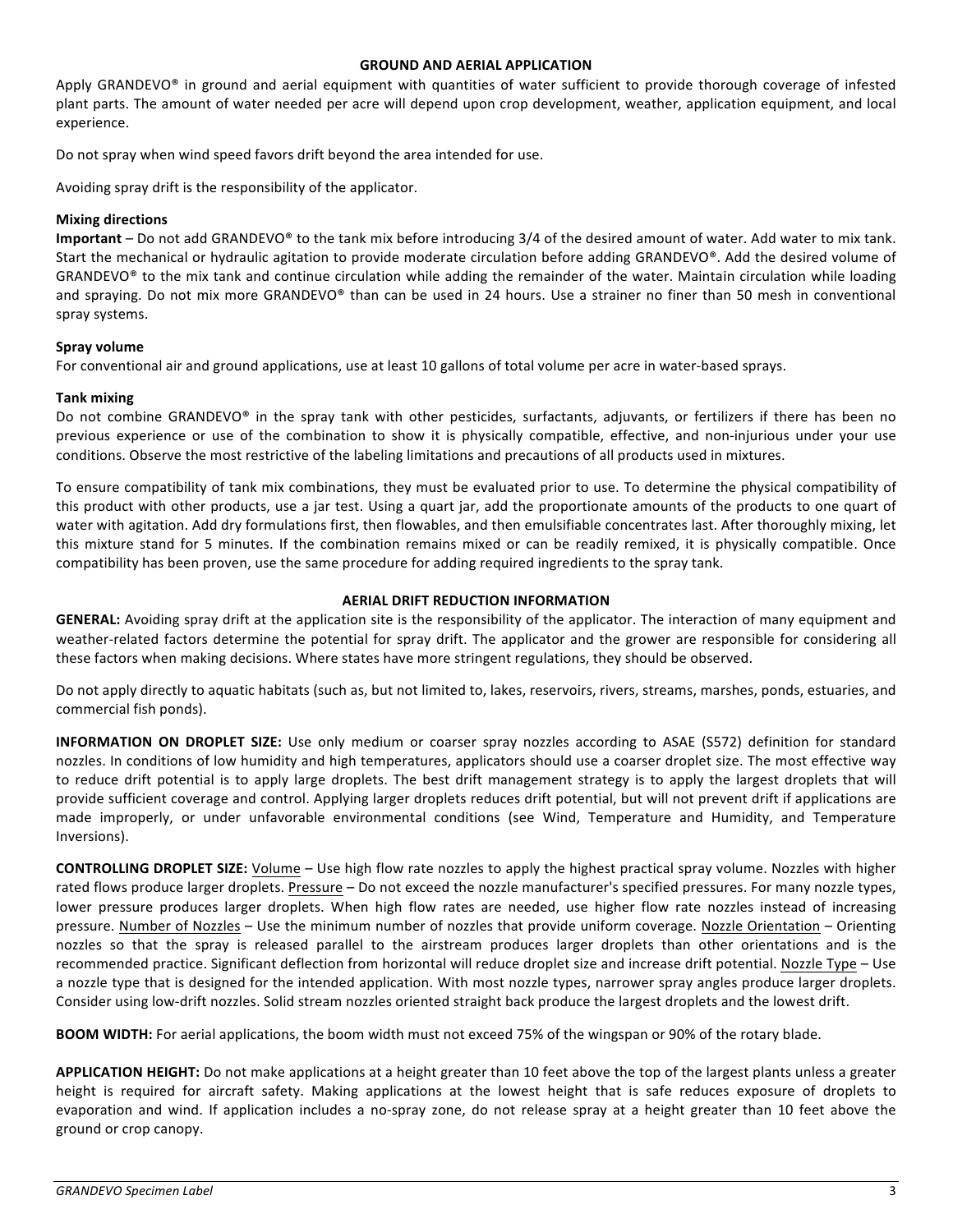**SWATH ADJUSTMENT:** When applications are made with a crosswind, the swath will be displaced downward. Therefore, on the upwind and downwind edges of the field, the applicator must compensate for this displacement by adjusting the path of the aircraft upwind. Swath adjustment distance should increase with increasing drift potential (higher wind, smaller drops, etc.).

WIND: Only apply this product if the wind direction favors on-target deposition. Do not apply when the wind velocity exceeds 15 mph. Drift potential is lowest between wind speeds of 2–10 mph. However, many factors, including droplet size and equipment type, determine drift potential at any given speed. Application should be avoided below 2 mph due to variable wind direction and high inversion potential. NOTE: Local terrain can influence wind patterns. Every applicator should be familiar with local wind patterns and how they affect spray drift.

TEMPERATURE AND HUMIDITY: When making applications in low relative humidity, set up equipment to produce larger droplets to compensate for evaporation. Droplet evaporation is most severe when conditions are both hot and dry.

**TEMPERATURE INVERSIONS:** Do not apply during a temperature inversion because drift potential is high. Temperature inversions restrict vertical air mixing, which causes small, suspended droplets to remain in a concentrated cloud. This cloud can move in unpredictable directions due to the light variable winds common during inversions. Temperature inversions are characterized by increasing temperatures with altitude and are common on nights with limited cloud cover and light to no wind. They begin to form as the sun sets and often continue into the morning. Their presence can be indicated by ground fog; however, if fog is not present, inversions can also be identified by the movement of smoke from a ground source or an aircraft smoke generator. Smoke that layers and moves laterally in a concentrated cloud (under low wind conditions) indicates an inversion, while smoke that moves upward and rapidly dissipates indicates good vertical air mixing.

**SENSITIVE AREAS:** The pesticide should only be applied when the potential for drift to adjacent sensitive areas (e.g. residential areas, bodies of water, known habitat for threatened or endangered species, non-target crops) is minimal (e.g. when wind is blowing away from the sensitive areas). Do not allow spray to drift from the application site and contact people, structures people occupy at any time and the associated property, parks and recreation areas, non-target crops, aquatic and wetland areas, woodlands, pastures, rangelands, or animals.

## **CHEMIGATION USE DIRECTIONS**

## **Spray preparation**

First, prepare a suspension of GRANDEVO® in a mix tank. Fill tank with  $\frac{3}{4}$  of the amount of water for the area to be treated. Start mechanical or hydraulic agitation. Add the required amount of GRANDEVO®, and then the remaining volume of water. Then, set the sprinkler to deliver a minimum of 0.1 to 0.3 inch of water per acre. Start sprinkler and uniformly inject the suspension of GRANDEVO<sup>®</sup> into the irrigation water line so as to deliver the desired rate of GRANDEVO<sup>®</sup> per acre. Inject the suspension of GRANDEVO<sup>®</sup> with a positive displacement pump into the main line ahead of a right angle turn to ensure adequate mixing. GRANDEVO<sup>®</sup> is to be metered continuously for the duration of the water application. If you have questions about calibration, you should contact State Extension Service specialists, equipment manufacturers or other experts.

Do not combine GRANDEVO<sup>®</sup> with other pesticides, surfactants, adjuvants, or fertilizers for application through chemigation equipment unless prior experience has shown the combination to be physically compatible, effective and non-injurious under your conditions of use.

#### **General Requirements -**

- 1) Apply this product only through sprinkler, including center pivot, lateral move, end tow, side (wheel) roll, traveler, big gun, solid set, or hand move irrigation systems. Do not apply this product through any other type of irrigation system.
- 2) Crop injury, lack of effectiveness, or illegal pesticide residues in the crop can result from non-uniform distribution of treated water.
- 3) If you have questions about calibration, you should contact State Extension Service specialists, equipment manufacturers or other experts.
- 4)Do not connect an irrigation system (including greenhouse systems) used for pesticide application to a public water system unless the pesticide label-prescribed safety devices for public water systems are in place.
- 5)A person knowledgeable of the chemigation system and responsible for its operation, or under the supervision of the responsible person, shall shut the system down and make necessary adjustments should the need arise.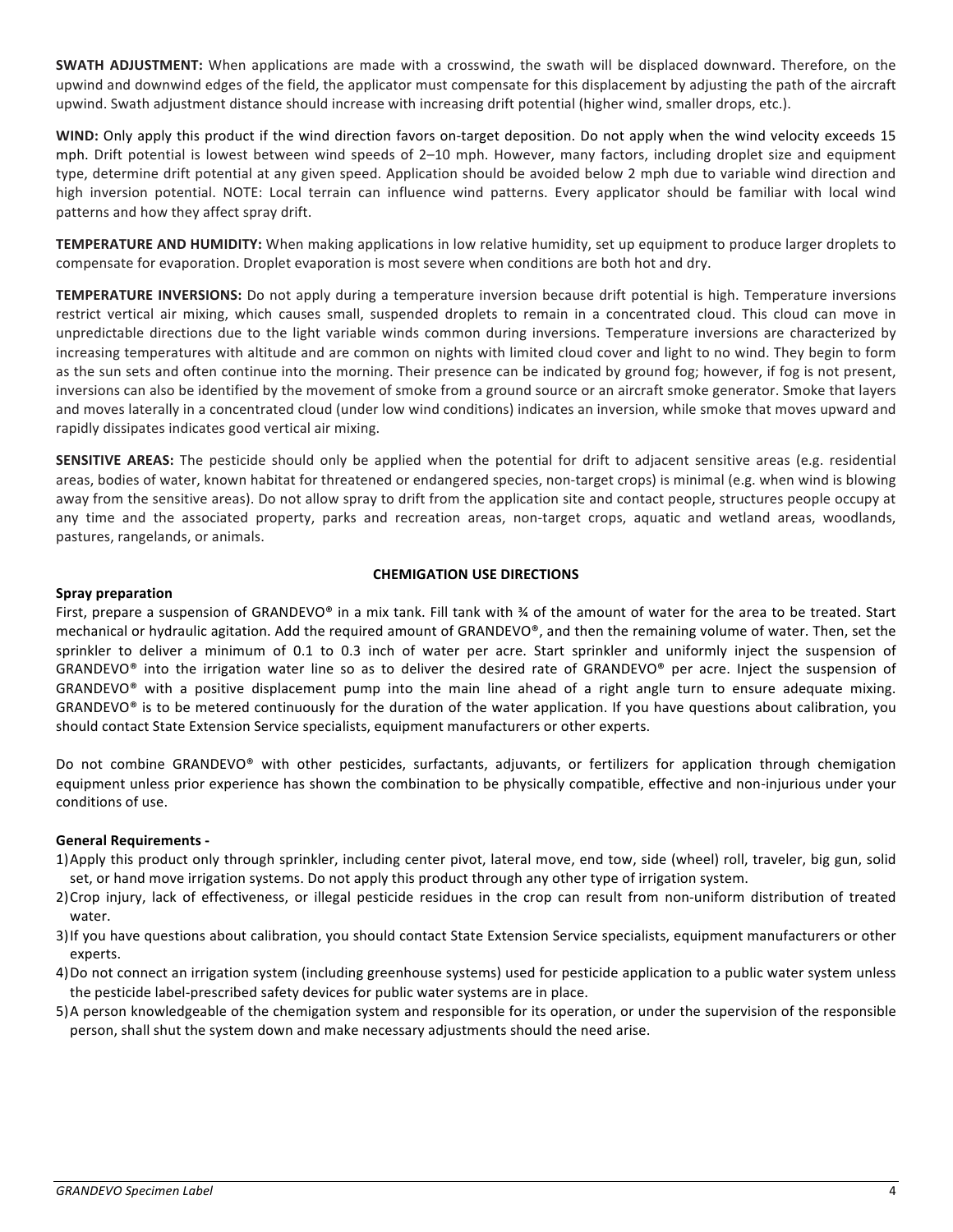## **Specific Requirements for Chemigation Systems Connected to Public Water Systems -**

- 1)Public water system means a system for the provision to the public of piped water for human consumption if such system has at least 15 service connections or regularly serves an average of at least 25 individuals daily at least 60 days out of the year.
- 2) Chemigation systems connected to public water systems must contain a functional, reduced-pressure zone, backflow preventer (RPZ) or the functional equivalent in the water supply line upstream from the point of pesticide introduction. As an option to the RPZ, the water from the public water system should be discharged into a reservoir tank prior to pesticide introduction. There shall be a complete physical break (air gap) between the flow outlet end of the fill pipe and the top or overflow rim of the reservoir tank of at least twice the inside diameter of the fill pipe.
- 3) The pesticide injection pipeline must contain a functional, automatic, quick-closing check valve to prevent the flow of fluid back toward the injection pump.
- 4) The pesticide injection pipeline must contain a functional, normally closed, solenoid-operated valve located on the intake side of the injection pump and connected to the system interlock to prevent fluid from being withdrawn from the supply tank when the irrigation system is either automatically or manually shut down.
- 5) The system must contain functional interlocking controls to automatically shut off the pesticide injection pump when the water pump motor stops, or in cases where there is no water pump, when the water pressure decreases to the point where pesticide distribution is adversely affected.
- 6)Systems must use a metering pump, such as a positive displacement injection pump (e.g., diaphragm pump) effectively designed and constructed of materials that are compatible with pesticides and capable of being fitted with a system interlock.
- 7) Do not apply when wind speed favors drift beyond the area intended for treatment.

## **Specific Requirements for Sprinkler Chemigation -**

- 1) The system must contain a functional check valve, vacuum relief valve and low-pressure drain appropriately located on the irrigation pipeline to prevent water source contamination from backflow.
- 2) The pesticide injection pipeline must contain a functional, automatic, quick-closing check valve to prevent the flow of fluid back toward the injection pump.
- 3) The pesticide injection pipeline must also contain a functional, normally closed, solenoid-operated valve located on the intake side of the injection pump and connected to the system interlock to prevent fluid from being withdrawn from the supply tank when the irrigation system is either automatically or manually shut down.
- 4) The system must contain functional interlocking controls to automatically shut off the pesticide injection pump when the water pump motor stops.
- 5)The irrigation line or water pump must include a functional pressure switch, which will stop the water pump motor when the water pressure decreases to the point where pesticide distribution is adversely affected.
- 6)Systems must use a metering pump, such as a positive displacement injection pump (e.g., diaphragm pump) effectively designed and constructed of materials that are compatible with pesticides and capable of being fitted with a system interlock.
- 7) Do not apply when wind speed favors drift beyond the area intended for treatment.

## Application Instructions for All Types of Chemigation -

- 1) Remove scale, pesticide residues, and other foreign matter from the chemical supply tank and entire injector system. Flush with clean water. Failure to provide a clean tank, void of scale or residues, may cause product to lose effectiveness or strength.
- 2) Determine the treatment rates as indicated in the directions for use and make proper dilutions.
- 3) Prepare a solution in the chemical tank by filling the tank with the required water and then adding product as required. Utilize agitation to keep solution in suspension.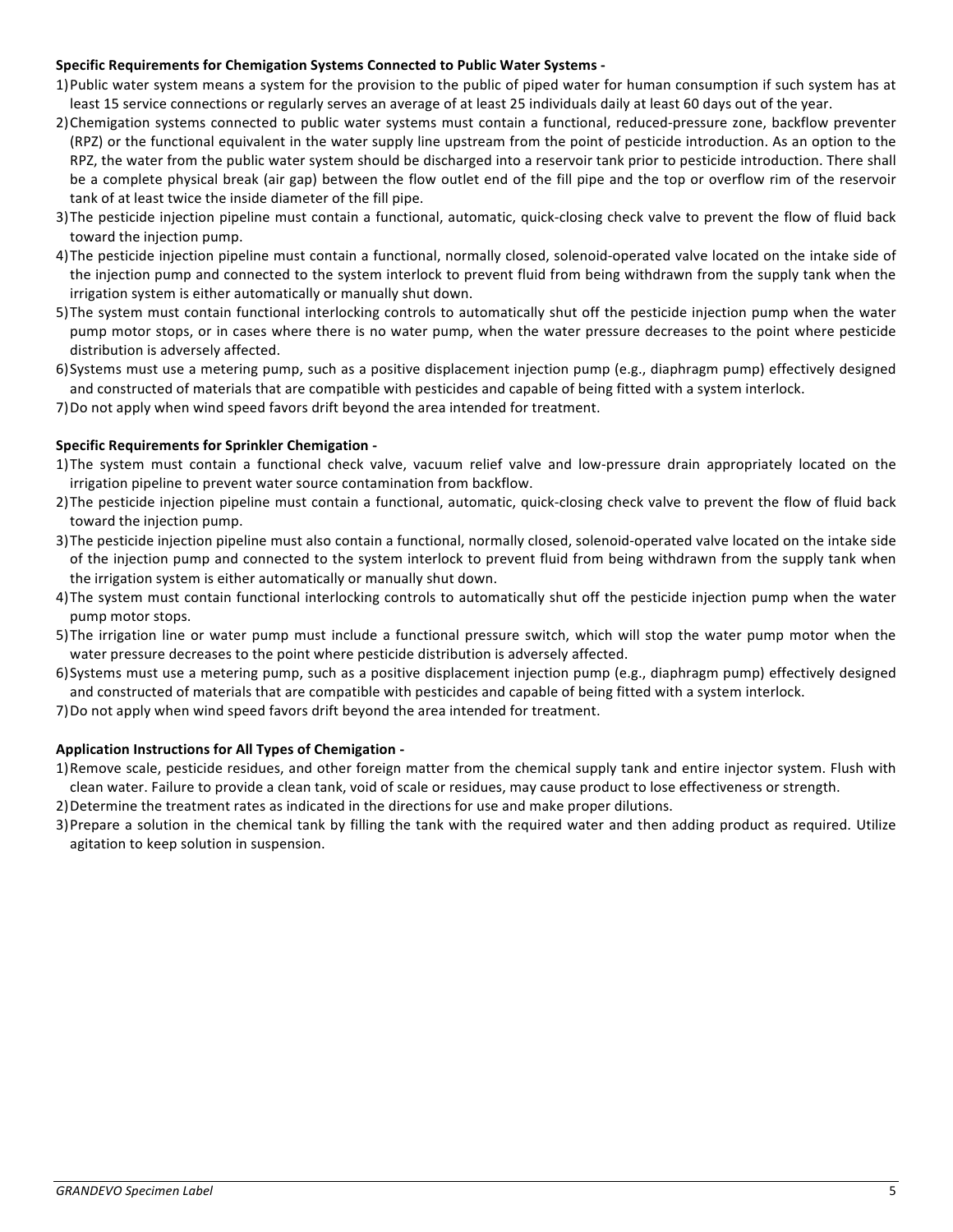#### **APPLICATION RATES FOR SELECTED CROPS**

For greenhouse applications on the crops and pests listed, use  $1-3$  pounds of GRANDEVO® in 100 gallons of water sprayed until just before point of runoff.

See specific application rates for each crop for additional details on greenhouse applications and for all other application types.

## **FOR USE ON THE FOLLOWING CROPS FOR CONTROL OF SPECIFIED INSECTS AND MITES:**

#### **Pre-harvest Interval (PHI) = 0 days**

#### Alfalfa (Hay and Seed), Hay and Other Forage Crops

#### **1–3 pounds of GRANDEVO® per acre**

Alfalfa caterpillar, alfalfa webworm, armyworms, cutworms, European skipper, sod webworm

#### **2–3 pounds of GRANDEVO® per acre**

Aphids, billbugs, chinch bug, leafhoppers, *Lygus*, mites (such as clover, Bermuda grass stunt, two-spotted, winter grain), plant bugs, spittle bugs

#### **Artichoke (Globe)**

# 1-3 pounds of GRANDEVO<sup>®</sup> per acre

Armyworms, artichoke plume moth, loopers **2–3 pounds of GRANDEVO® per acre** Aphids, whiteflies

#### **Asparagus**

## **2–3 pounds of GRANDEVO® per acre**

Aphids, armyworms, cutworms

#### **Bananas**

**2–3 pounds of GRANDEVO® per acre** 

Banana skipper

#### **Brassica (Cole) Leafy Vegetables**

Broccoli, Broccoli Raab, Brussels Sprouts, Cabbage, Cauliflower, Cavalo Broccolo, Chinese Broccoli, Chinese Cabbage (Bok Choy), Chinese Cabbage (Napa), Chinese Mustard Cabbage (Gai Choy), Collards, Kale, Kohlrabi, Mizuna, Mustard Greens, Mustard **Spinach, and Rape Greens** 

#### 1–3 pounds of GRANDEVO<sup>®</sup> per acre

Armyworms, beet armyworm, cabbage looper, cabbage webworm, cross-striped cabbageworm, cutworms, diamondback moth, imported cabbageworm, light brown apple moth

#### **2–3 pounds of GRANDEVO® per acre**

Aphids, billbugs, leafhoppers, mites, plant bugs, thrips, whiteflies, yellow margined leaf beetle larvae

Yellow margined leaf beetle larvae – apply to newly hatched to  $2^{nd}$  instar. If adult beetles are also present, tank mix with a knockdown insecticide.

#### **Bulb Vegetables**

Leek, Garlic, Onion (Bulb and Green), and Shallot

#### **1–3 pounds of GRANDEVO® per acre**

Armyworms, cross-striped cabbageworm, cutworms, diamondback moth, European corn borer, green cloverworm, *Heliothis,* hornworm, imported cabbageworm, leek moth, loopers, omnivorous leafroller, saltmarsh caterpillar, webworms

### **2–3 pounds of GRANDEVO® per acre**

Aphids, thrips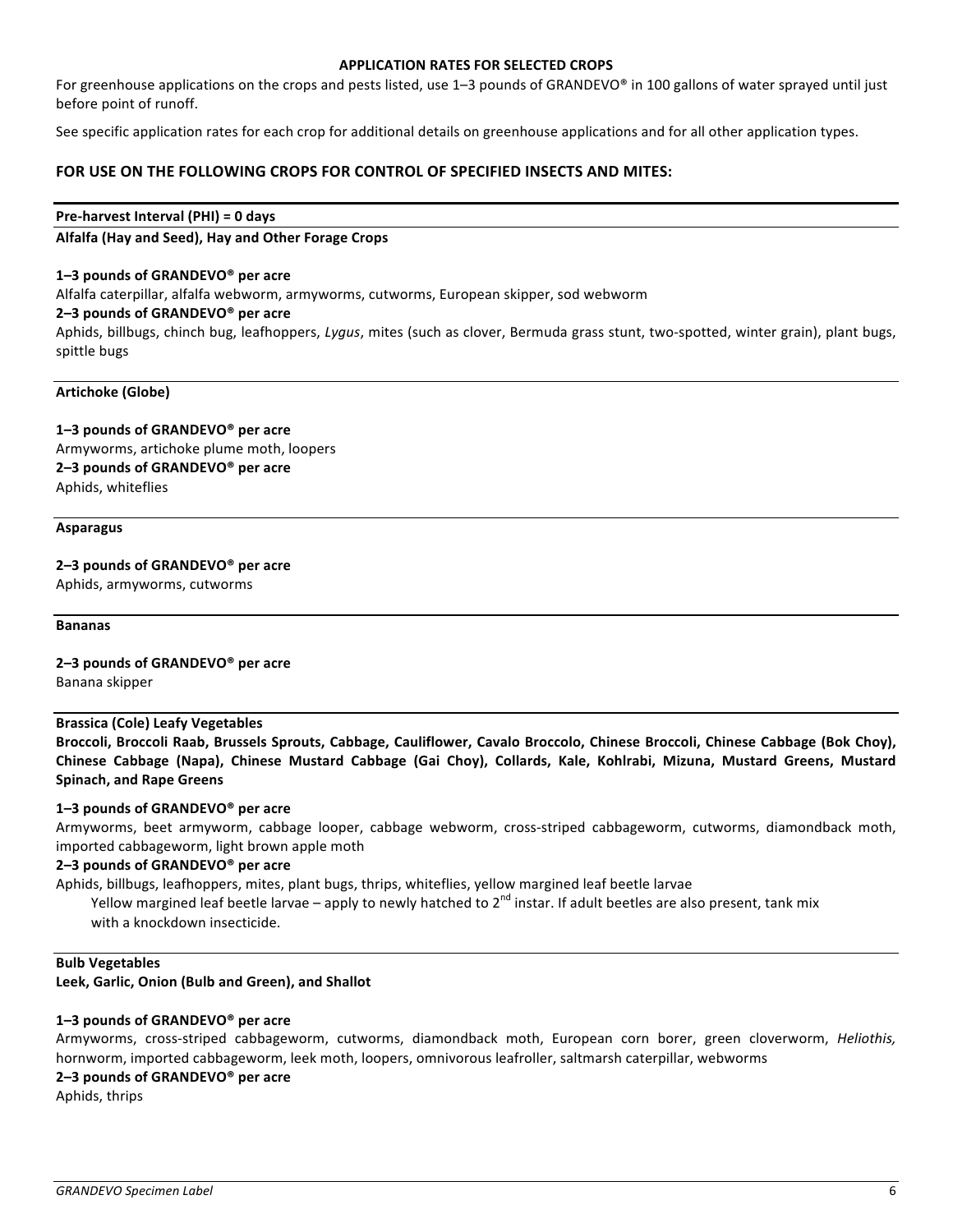# **Bushberries**  Blueberry, Currant, Elderberry, Gooseberry, Huckleberry, Juneberry, Lingonberry, and Salal

1-3 pounds of GRANDEVO<sup>®</sup> per acre Armyworms, cherry fruitworm, cranberry fruitworm, fireworms, leafrollers, loopers **2–3 pounds of GRANDEVO® per acre** Aphids, thrips

## **Caneberries**

Blackberry, Black and Red Raspberry, Loganberry, and Cultivars, Varieties and/or Hybrids of these

## **1–3 pounds of GRANDEVO® per acre**

Armyworms, beet armyworm, bertha armyworm, green fruitworm, leafrollers, loopers, western raspberry fruitworm **2–3 pounds of GRANDEVO® per acre** Aphids, thrips

#### **Cereal Grains**

Barley, Buckwheat, Oats, Pearl Millet, Proso Millet, Rye, Sorghum (Milo), Triticale, and Wheat

## 1-3 pounds of GRANDEVO<sup>®</sup> per acre

Armyworms, corn earworm (headworm), southwestern corn borer, web worms

#### **2–3 pounds of GRANDEVO® per acre**

Aphids (including greenbug), chinch bugs, mites, thrips

## **Citrus Fruit**

**Grapefruit, Lemons, Limes, Oranges, and Tangerines**

#### 1-3 pounds of GRANDEVO<sup>®</sup> per acre

Citrus cutworm, citrus leafminer, fruittree leafroller, orangedog

## **2–3 pounds of GRANDEVO® per acre**

Asian citrus psyllid, aphids, citrus blackfly, citrus red mite, citrus rust mite, citrus thrips, citrus whitefly, cloudy-winged whitefly, glassy-winged sharpshooter, mealybugs, six-spotted spider mite, Texas citrus mite, two-spotted spider mite

#### Corn (Field Corn, Sweet Corn, Popcorn, Corn Grown for Seed)

#### 1–3 pounds of GRANDEVO<sup>®</sup> per acre

Armyworms, common stalk borer, corn earworm, European corn borer, lesser cornstalk borer, southwestern corn borer, webworms, Western bean cutworm **2–3 pounds of GRANDEVO® per acre**

Chinch bugs, corn leaf aphid, mites, thrips

#### **Cotton**

#### 1–3 pounds of GRANDEVO<sup>®</sup> per acre

Cotton bollworm, European corn borer, fall armyworm, loopers (soybean and cabbage), saltmarsh caterpillar, tobacco budworm, yellow-striped armyworms

#### **2–3 pounds of GRANDEVO® per acre**

Cotton aphid, cotton leafhopper, leafhoppers, *Lygus*, mites, silverleaf whitefly, thrips

#### **Cranberry**

#### **2–3 pounds of GRANDEVO® per acre**

Aphids, armyworms, brown spanworm, cranberry blossom weevil, cranberry fruitworm, cutworms, fireworms, leafrollers, loopers, mites, sparganothis fruitworm, thrips

# Do not apply to flooded fields.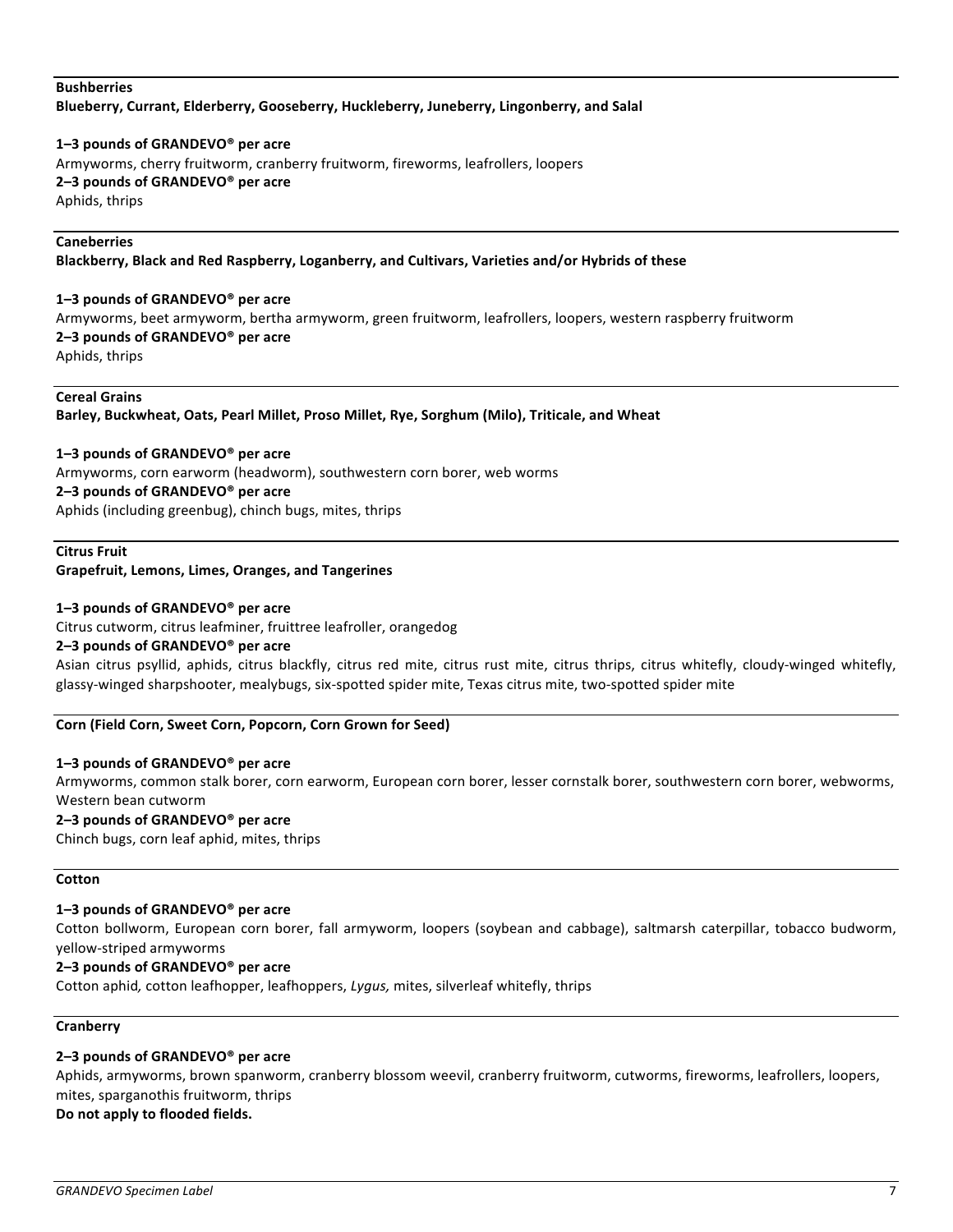# **Cucurbit Vegetables** Cantaloupe, Cucumber, Edible Gourds, Muskmelon, Pumpkin, Watermelon, and Winter and Summer Squash

## 1–3 pounds of GRANDEVO<sup>®</sup> per acre Armyworms, cabbage looper, corn earworm, cutworms, melonworm, pickleworm, rindworm complex **2–3 pounds of GRANDEVO® per acre** Aphid, mites, thrips, whiteflies

## **Fig**

1–3 pounds of GRANDEVO<sup>®</sup> per acre Navel orangeworm **2–3 pounds of GRANDEVO® per acre** Aphids, thrips

## **Fruiting Vegetables**

Tomato, Pepper, Eggplant, Groundcherry, Pepino, Okra, and Tomatillo

# 1-3 pounds of GRANDEVO<sup>®</sup> per acre

Armyworms (including beet and yellow-striped), European corn borer, hornworms, loopers, saltmarsh caterpillar, tomato fruitworm, tomato pinworm, variegated cutworm

## **2–3 pounds of GRANDEVO® per acre**

Aphids, Lygus, mites, pepper weevil, plant bugs, psyllids, thrips, whiteflies

## Grape, Amur River Grape, Gooseberry, Kiwifruit, Maypop, and Schisandra Berry

## 1–3 pounds of GRANDEVO<sup>®</sup> per acre

Grape berry moth, grape leaf skeletonizer, grape leafroller, light brown apple moth, oblique-banded leafroller, omnivorous leafroller, orange tortrix

## **2–3 pounds of GRANDEVO® per acre**

Glassy-winged sharpshooter, leafhoppers, mealybugs, mites, Pacific spider mite, thrips, two-spotted spider mite, Willamette spider mite, whiteflies

#### **Herbs and Spices**

Angelica, Balm, Basil, Borage, Burnet, Chamomile, Catnip, Chervil, Chive, Clary, Coriander, Costmary, Cilantro, Curry, Dillweed, Horehound, Hyssop, Lavender, Lemongrass, Lovage, Marjoram, Nasturtium, Parsley (Dried), Rosemary, Sage, Savory (Summer and Winter), Sweet Bay, Tansy, Tarragon, Thyme, Wintergreen, Woodruff, and Wormwood

1–3 pounds of GRANDEVO<sup>®</sup> per acre Armyworm, loopers, saltmarsh caterpillar **2–3 pounds of GRANDEVO® per acre** Aphids, mites, thrips, whiteflies

#### **Hops and Dried Cones**

1-3 pounds of GRANDEVO<sup>®</sup> per acre Armyworms, loopers **2–3 pounds of GRANDEVO® per acre** Hops aphid, mites, thrips, whiteflies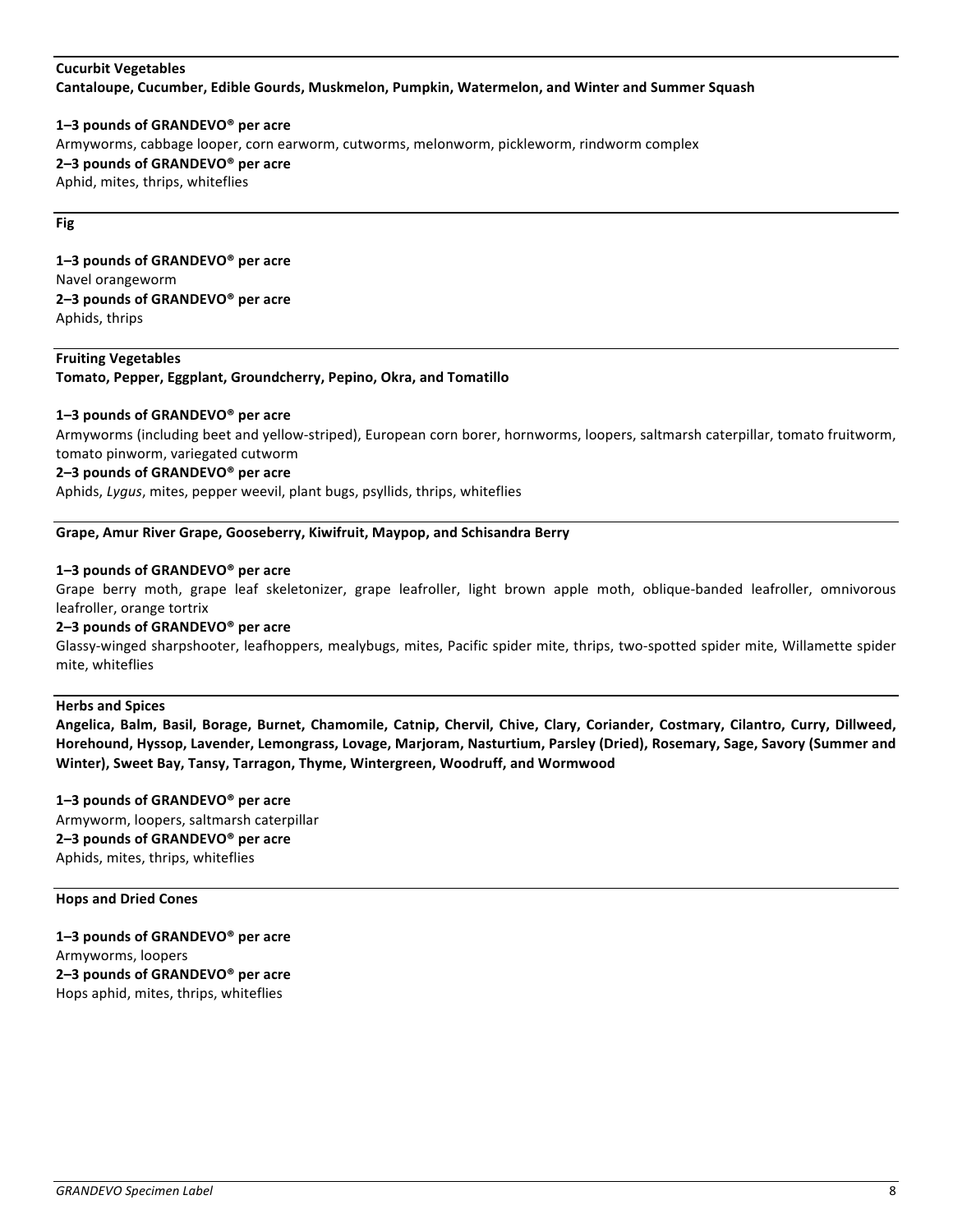#### **Leafy Vegetables**

# Arugula, Celery, Corn Salad, Cress, Dandelion, Dock, Edible-Leaved Chrysanthemum, Endive, Fennel, Head Lettuce, Leaf Lettuce, Parsley, Purslane, Radicchio, Rhubarb, Spinach, and Swiss Chard

1-3 pounds of GRANDEVO<sup>®</sup> per acre Armyworm, cabbage looper, cutworm species, diamondback moth, green cloverworm, loopers, tobacco budworm **2–3 pounds of GRANDEVO® per acre** Aphids, mites, psyllids, thrips, whiteflies

Leaves of Root and Tuber Vegetables **Beets and Turnips**

1-3 pounds of GRANDEVO<sup>®</sup> per acre Armyworm, cabbage looper, diamondback moth **2–3 pounds of GRANDEVO® per acre** Aphids, psyllids, whiteflies

Legume Vegetables (Succulent or Dried) and Grain Crops

Adzuki Bean, Blackeyed Pea, Beans, Chickpea, Cowpea, Crowder Pea, Edible-Pod Pea, English Pea, Fava Bean, Field Bean, Field Pea, Garbanzo Bean, Garden Pea, Green Pea, Kidney Bean, Lentils, Lima Bean, Lupins, Mung Bean, Navy Bean, Peas, Pigeon Pea, Pinto Bean, Runner Bean, Snap Bean, Snow Pea, Soybean, Sugar Snap Pea, Tepary Bean, Wax Bean, and Yardlong Bean

1-3 pounds of GRANDEVO<sup>®</sup> per acre Armyworms, cabbage looper, corn earworm, green cloverworm, loopers, pod worms, soybean looper, velvet-bean caterpillar **2–3 pounds of GRANDEVO® per acre** Aphids, kudzu bugs, leafhoppers, mites, thrips, whiteflies

**Oilseed Crops Canola, Safflower, and Sunflower (including Sunflower Grown for Seed)**

1-3 pounds of GRANDEVO<sup>®</sup> per acre Armyworms, diamondback moth, head worms, *Heliothis*, loopers, saltmarsh caterpillar **2–3 pounds of GRANDEVO® per acre** Aphids, mites, thrips, whiteflies

#### **Peanut**

1-3 pounds of GRANDEVO<sup>®</sup> per acre

Armyworms, cabbage looper, corn earworm, European corn borer, green cloverworm, pod worms, red-necked peanut worm, saltmarsh caterpillar, soybean looper, velvet-bean caterpillar

#### **2–3 pounds of GRANDEVO® per acre**

Aphids, mites, thrips, whiteflies

## **Peppermint**

## 1-3 pounds of GRANDEVO<sup>®</sup> per acre

Armyworms, loopers, saltmarsh caterpillar

#### **Pineapple**

#### 1-3 pounds of GRANDEVO<sup>®</sup> per acre

*Gummosos-Batracheda Comosae* (Hodges), *Thecla-Thecla Basilides* (Geyr) (Fruitborer)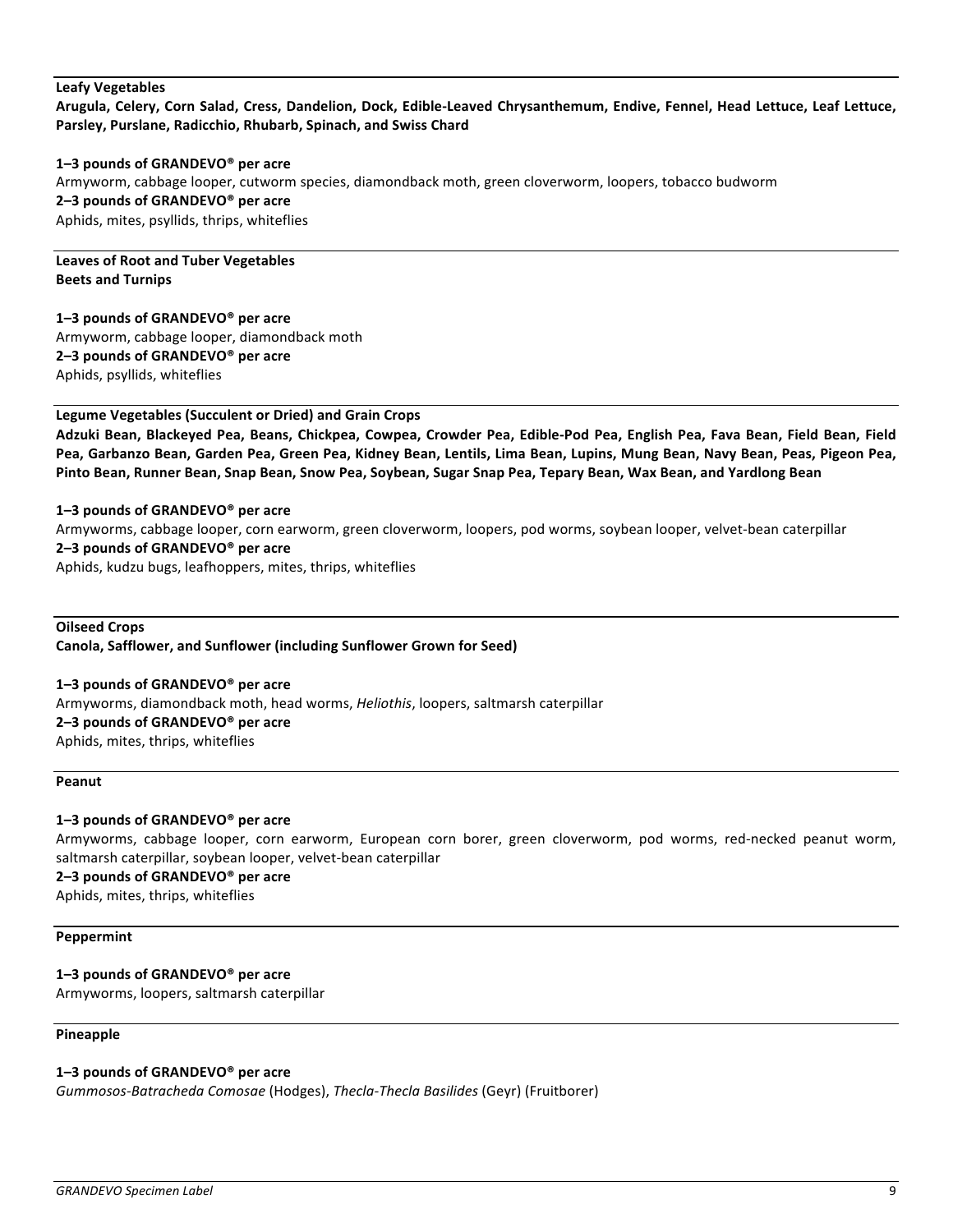## **Pome Fruit** Apples, Crabapple, Loquat, Mayhaw, Pears, and Quince

## 1-3 pounds of GRANDEVO<sup>®</sup> per acre

Codling moth, leafrollers (including fruittree, oblique-banded, redbanded, variegated), light brown apple moth, oriental fruit moth, tufted apple budmoth

**Application timing:** optimal timing for codling moth, leafrollers, and oriental fruit moth can vary between species and geographic locations. Monitor moth flights with pheromone traps and scout regularly to determine larval populations. GRANDEVO<sup>®</sup> can be used to supplement mating disruption programs.

### **2–3 pounds of GRANDEVO® per acre**

Aphids, mealybugs, mites, pear psylla, thrips, whiteflies

#### **Pomegranate**

#### **1–3 pounds of GRANDEVO® per acre**

Armyworms, cankerworms, codling moth, cutworms, European red mite, filbert leafroller, fruittree leafroller, gypsy moth, McDaniel spider mite, oblique-banded leafroller, oriental fruit moth, Pacific spider mite, redbanded leafroller, tufted apple budmoth, twig borer, two-spotted red mite, variegated leafroller, walnut caterpillar

#### **Root and Tuber Vegetables**

Black Salsify, Carrot, Cassava, Celeriac, Chayote Root, Chicory, Chinese Artichoke, Edible Burdock, Garden Beet, Ginger, Ginseng, Horseradish, Jerusalem Artichoke, Oriental Radish, Parsnip, Potatoes, Radish, Rutabaga, Salsify, Skirret, Spanish Salsify, Sugar Beet, Sweet Potatoes, Turmeric, Turnip, Turnip Rooted Chervil, Turnip Rooted Parsley, and Yams

1-3 pounds of GRANDEVO<sup>®</sup> per acre Armyworms, artichoke plume moth, European corn borer, loopers **2–3 pounds of GRANDEVO® per acre** Aphids, potato aphid, potato leafhopper, psyllids, whiteflies

#### **Stone Fruits**

Apricots, Cherry, Nectarine, Peach, Plum, Prune

#### 1-3 pounds of GRANDEVO<sup>®</sup> per acre

Green fruitworm, leafrollers (including fruittree, oblique-banded, pandemic, redbanded, and variegated), oriental fruit moth, peach twig borer, redhumped caterpillar, tent caterpillar

Application timing: optimal timing for leafrollers and peach twig borer can vary between species and geographic locations. Monitor moth flights with pheromone traps and scout regularly to determine larval populations. GRANDEVO<sup>®</sup> can be used to supplement mating disruption programs.

#### **2–3 pounds of GRANDEVO® per acre**

Aphids, mealybugs, mites, thrips, whiteflies

#### **Strawberry**

1-3 pounds of GRANDEVO<sup>®</sup> per acre Armyworms, cutworms, leafrollers **2–3 pounds of GRANDEVO® per acre** Aphids, Lygus, mites, thrips, whiteflies

## **Tobacco**

1-3 pounds of GRANDEVO<sup>®</sup> per acre Hornworms, loopers, tobacco budworm **2–3 pounds of GRANDEVO® per acre** Aphids, mites, thrips, whiteflies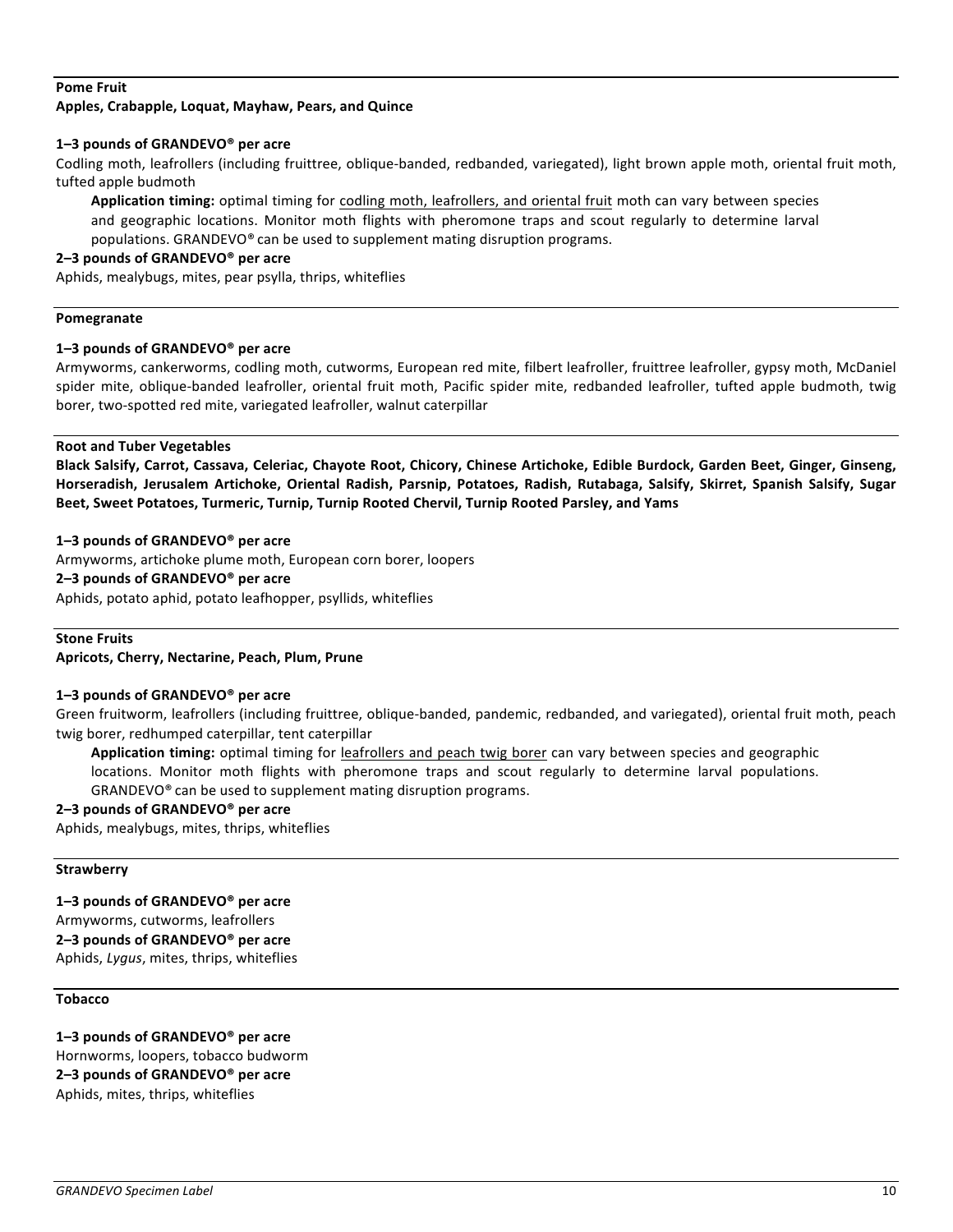# **Tree Nuts and Pistachios** Almond, Cashew, Chestnut, Filbert (Hazelnut), Macadamia, Pecan, Pistachio, Walnut

## 1-3 pounds of GRANDEVO<sup>®</sup> per acre

Fall webworm, filbert worm, hickory shuckworm, navel orange worm, oblique-banded leafroller, peach twig borer, pecan nut casebearer, redhumped caterpillar

## **2–3 pounds of GRANDEVO® per acre**

Aphids, mealybugs, mites, pecan weevil, whiteflies

## **Tropical and Subtropical Fruit**

Acerola, Atemoya, Avocado, Biriba, Black Sapote, Canistel, Cherimoya, Custard Apple, Feijoa, Guava, Ilama, Jaboticaba, Kiwi, Longan, Lychee, Mamey Sapote, Mango, Papaya, Passionfruit, Pulasan, Rambutan, Sapodilla, Soursop, Spanish Lime, Star Apple, **Starfruit, Sugar Apple, Ti Palm Leaves, Wax Jambu (Wax Apple), and White Sapote** 

## 1-3 pounds of GRANDEVO<sup>®</sup> per acre

Aphids, avocado leafroller, citrus peelminer, cutworms, fruittree leafroller, omnivorous leafroller, orange tortrix, thrips, western tussock moth, whiteflies